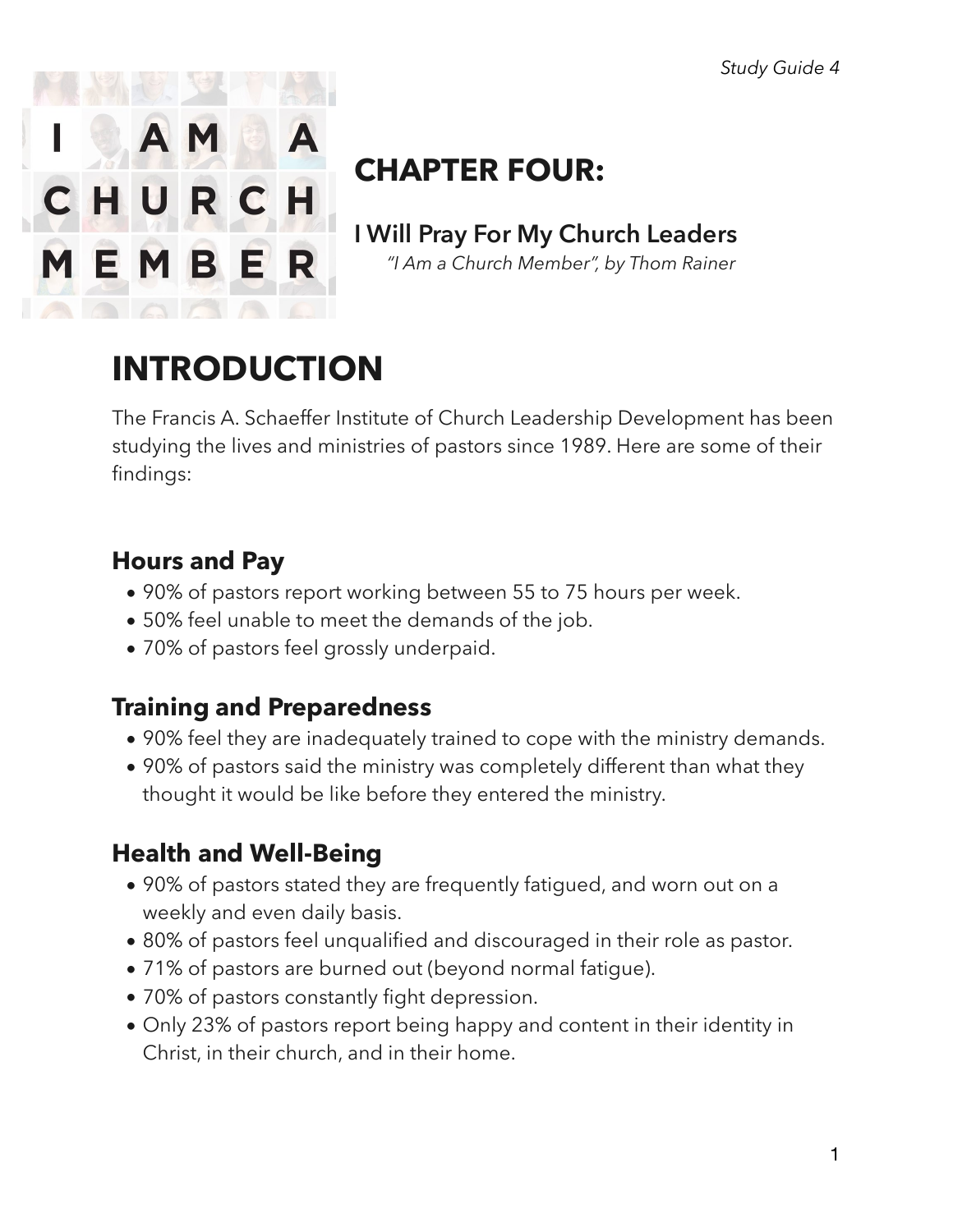## **Spirituality**

- 72% of the pastors we surveyed stated that they only studied the Bible when they were preparing for sermons or lessons. This left only 38% who read the Bible for devotions and personal study.
- 26% of pastors said they regularly had personal devotions and felt they were adequately fed spirituality.

## **Marriage and Family**

- 80% believe pastoral ministry has negatively affected their families.
- 80% of spouses feel the pastor is overworked.
- 80% of spouses feel left out and under-appreciated by church members.

## **Church Relationships**

- 70% do not have someone they consider a close friend.
- 40% report serious conflict with a parishioner at least once a month.

## **Longevity**

- 80% of seminary and Bible school graduates will leave the ministry within 5 years.
- Only 10% of pastors will actually retire as a minister in some form.
- Over 1,500 pastors leave the ministry every month.
- Over 1,300 pastors are terminated by the local church each month.
- 50% of pastors are so discouraged that they would leave the ministry if they could, but have no other way of making a living.

*Do these statistics concerning pastors surprise you? Why or why not? Do these statistics concerning pastors concern you?* 

# **LESSON SUMMARY**

In this session, we will see that Scripture calls church members to be vigilant to pray for the pastor and other church leaders on a consistent basis. Pastors and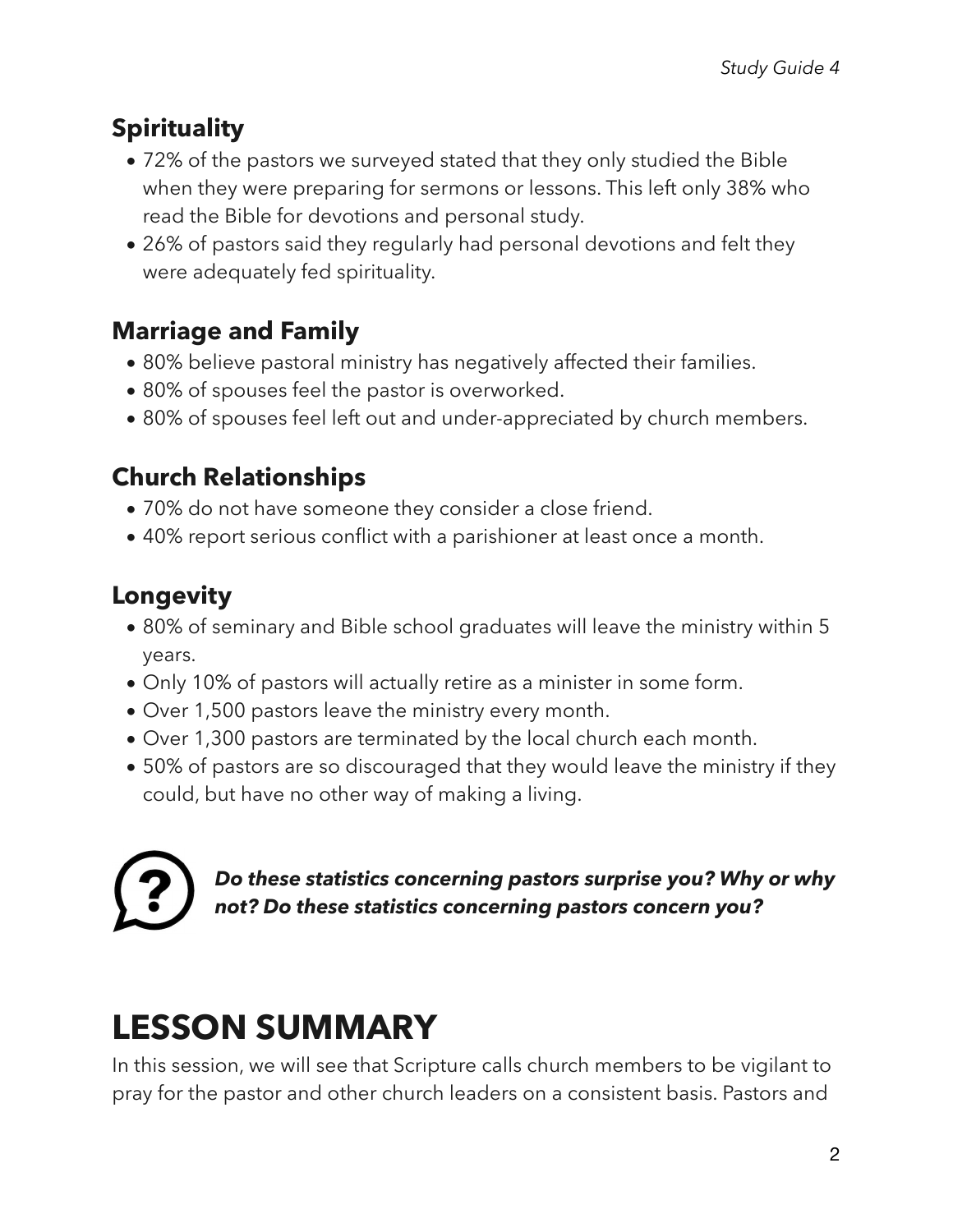church leaders have a difficult job and yet shepherding souls is a huge responsibility. Satan knows that if he take out the pastor, the sheep will scatter. Your pastor and church leaders need your prayers more than you could ever know.

#### *\*\*Take some time to read through the introduction of this chapter in the book.*



*In light of the story in this chapter, why do you think pastors and church leaders need prayer on a consistent basis?* 

## **Church Members Are Called To Pray For The Pastor And Church Leaders**

The biblical commands to pray for pastors and church leaders are subtle. Paul is the greatest champion of this idea and it appears several times in his letters to churches. Consider these verses:

### **Romans 15:30-32**

*30 I appeal to you, brothers, by our Lord Jesus Christ and by the love of the Spirit, to strive together with me in your prayers to God on my behalf, 31 that I may be delivered from the unbelievers in Judea, and that my service for Jerusalem may be acceptable to the saints, 32 so that by God's will I may come to you with joy and be refreshed in your company.* 

### **Colossians 4:2-4**

*2 Continue steadfastly in prayer, being watchful in it with thanksgiving. 3 At the same time, pray also for us, that God may open to us a door for the word, to declare the mystery of Christ, on account of which I am in prison— 4 that I may make it clear, which is how I ought to speak.*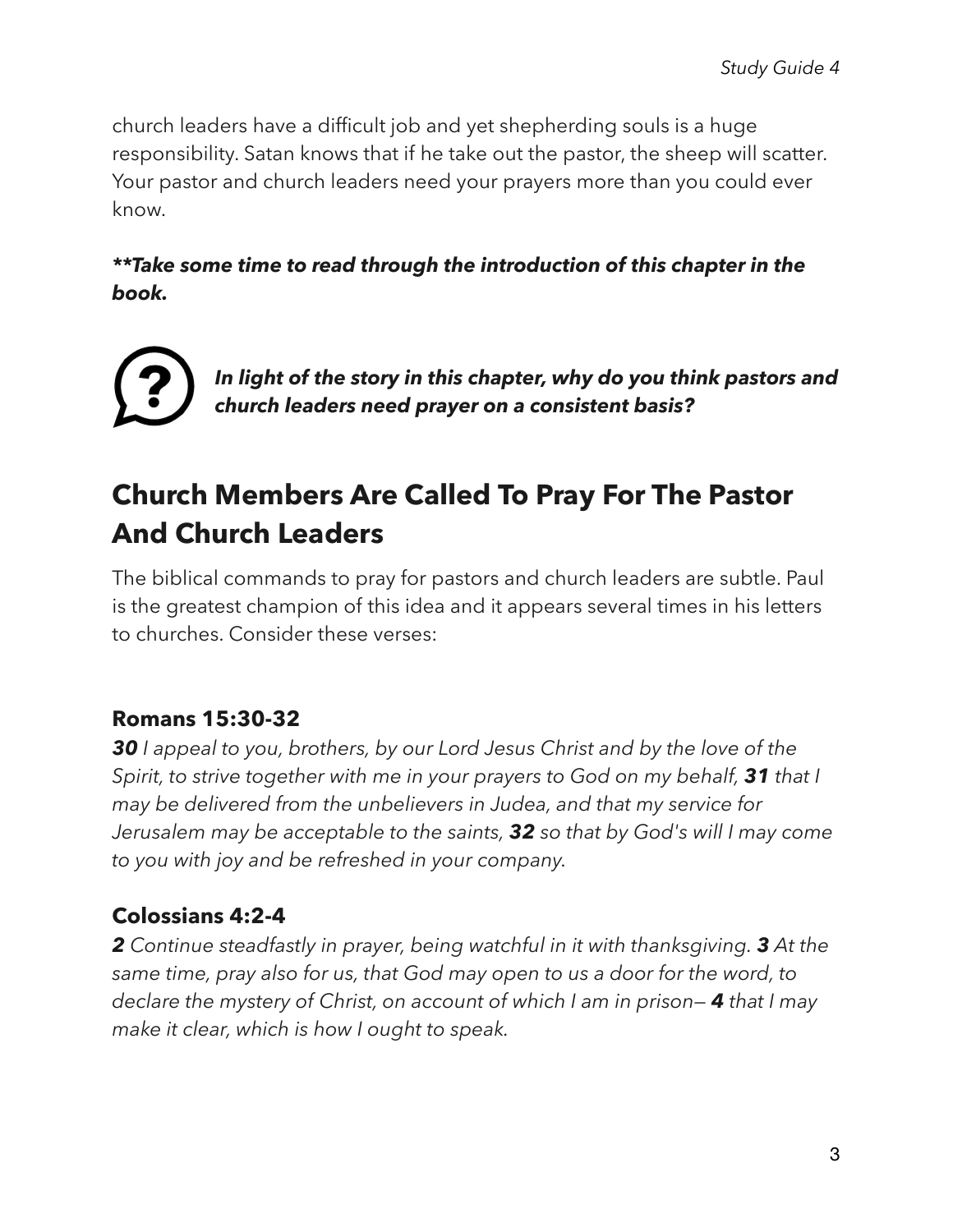### **Ephesians 6:16-20**

*16 In all circumstances take up the shield of faith, with which you can extinguish all the flaming darts of the evil one; 17 and take the helmet of salvation, and the sword of the Spirit, which is the word of God, 18 praying at all times in the Spirit, with all prayer and supplication. To that end keep alert with all perseverance, making supplication for all the saints, 19 and also for me, that words may be given to me in opening my mouth boldly to proclaim the mystery of the gospel, 20 for which I am an ambassador in chains, that I may declare it boldly, as I ought to speak.* 

#### **1 Thessalonians 5:25**

*25 Brothers, pray for us.* 

#### **2 Thessalonians 3:1**

*1 Finally, brothers, pray for us, that the word of the Lord may speed ahead and be honored, as happened among you, 2 and that we may be delivered from wicked and evil men. For not all have faith.* 

#### **Hebrews 13:18**

*18 Pray for us, for we are sure that we have a clear conscience, desiring to act honorably in all things.* 

*As you consider these verses, what are the primary reasons that Paul asks for prayer?* 

When you take inventory of these verses, you recognize quickly that Paul covets prayers from these church members for boldness and opportunity to proclaim the gospel, protection as he deals with hostile non-believers and integrity as he fulfills his God-ordained ministry.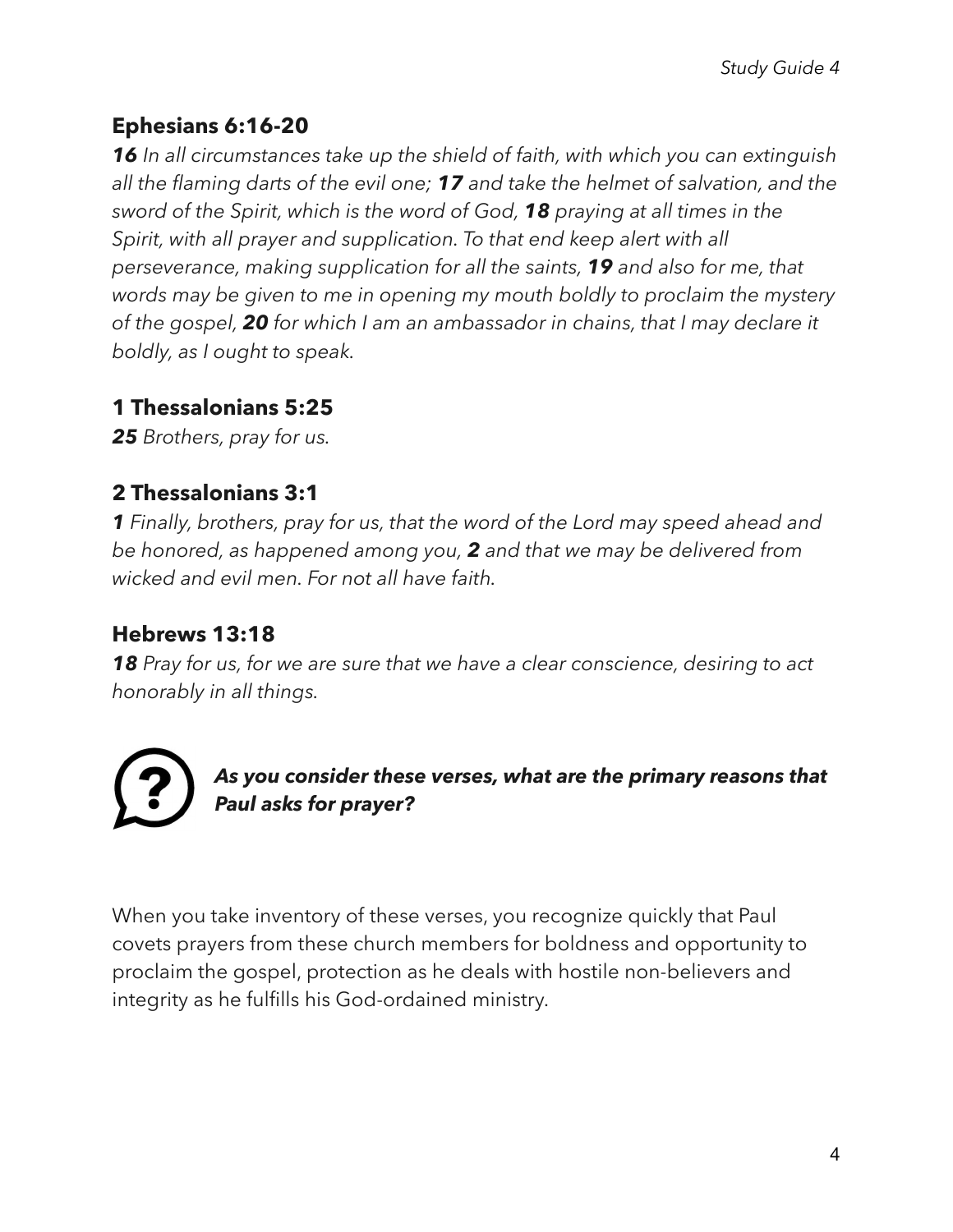As we consider the responsibility church members have to pray for their pastor, it is helpful to consider the three practical areas of a pastor's life, which Rainer noted in the book, that should be lifted up in prayer:

## **1. Pray For The Pastor And His Family**

It has often been said that a pastors and their families are a lot like fish living in a glass fish bowl. Everyone pays attention to see if the pastor and his wife ever have an argument and whether or not their kids are well behaved. This is understandable when we consider the biblical responsibility pastors have to manage their household well (1 Timothy 3:5). But, this is immense pressure and pastors and their families feel the weight of this pressure constantly. Rainer wrote:

*"I have heard countless pastors worry about and struggle over their families. They worry that they neglect their families because of the demands of the church. They worry about their families living in a glass house. They anguish when critics direct barbs at family members. You get the picture. We are church members. We must be the prayer intercessors for pastors and their families. Few families face the kinds of pressures and expectations as the families of pastors."* 

#### *What are your expectations of the pastor and his family? Are these biblical expectations? Do you pray for the pastor and his family on a regular basis?*

As you look at the role of pastors and their family, consider this open letter, written by Thom Rainer on his blog, thanking the pastor's wife:

*Thank you pastor's wife.* 

*You may have one of the most thankless roles in the world. You receive no compensation, but there are many expectations of you. At times you are expected to be omnipresent; and other times you are expected to*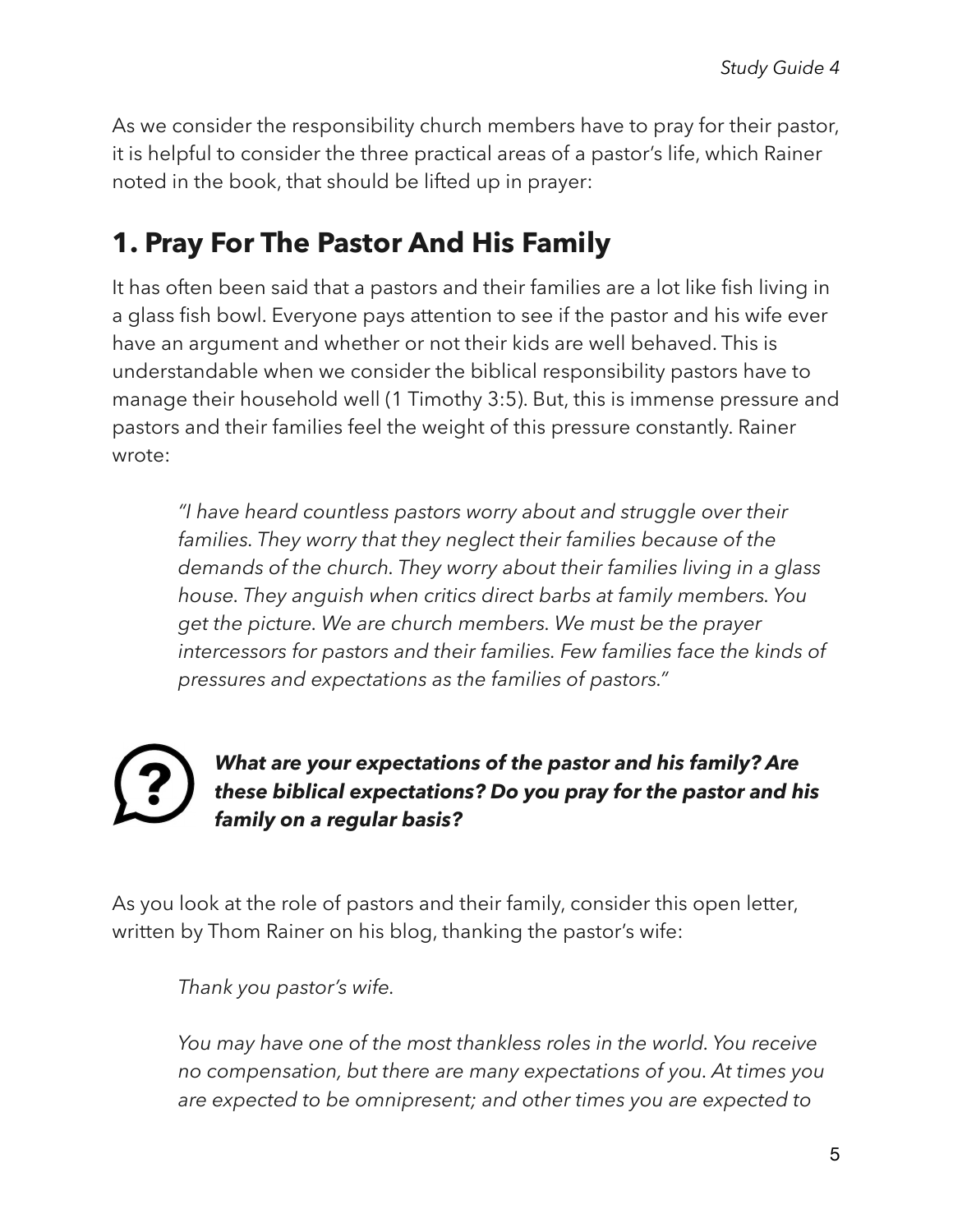*be invisible. Rarely at any of those times does anyone express gratitude to you.* 

*Thank you pastor's wife.* 

*You may have one of the most selfless roles in the world. You are expected to be at the beck and call of church members, regardless of your own schedule. You are expected to adjust your life to the life of the pastor, who just happens to be your husband. You really have no independent life of your own.* 

*Thank you pastor's wife.* 

*You may have one of the most challenging roles in the world. You are the only person in whom your husband can truly confide. When he is down, you are expected to encourage and exhort him. You try to provide balance for your family and children, especially since some of the church members expect them to be perfect.* 

*Thank you pastor's wife.* 

*You may have one of the most painful roles in the world. You have discovered how hurtful some church members can really be. You listen to criticisms of your husband, and you are expected to be stoic. And when you are hurt, you think you have to keep it to yourself. You internalize it and hurt even more.* 

*Thank you pastor's wife.* 

*You may have one of the loneliest roles in the world. People in the church seem afraid to get to close to you. Friendships are rare, if not non-existent. There are times you want to cry out in your need and pain, but there is no one to listen to you. In your darkest moments, you wonder if it's all really worth it.* 

*Thank you pastor's wife.*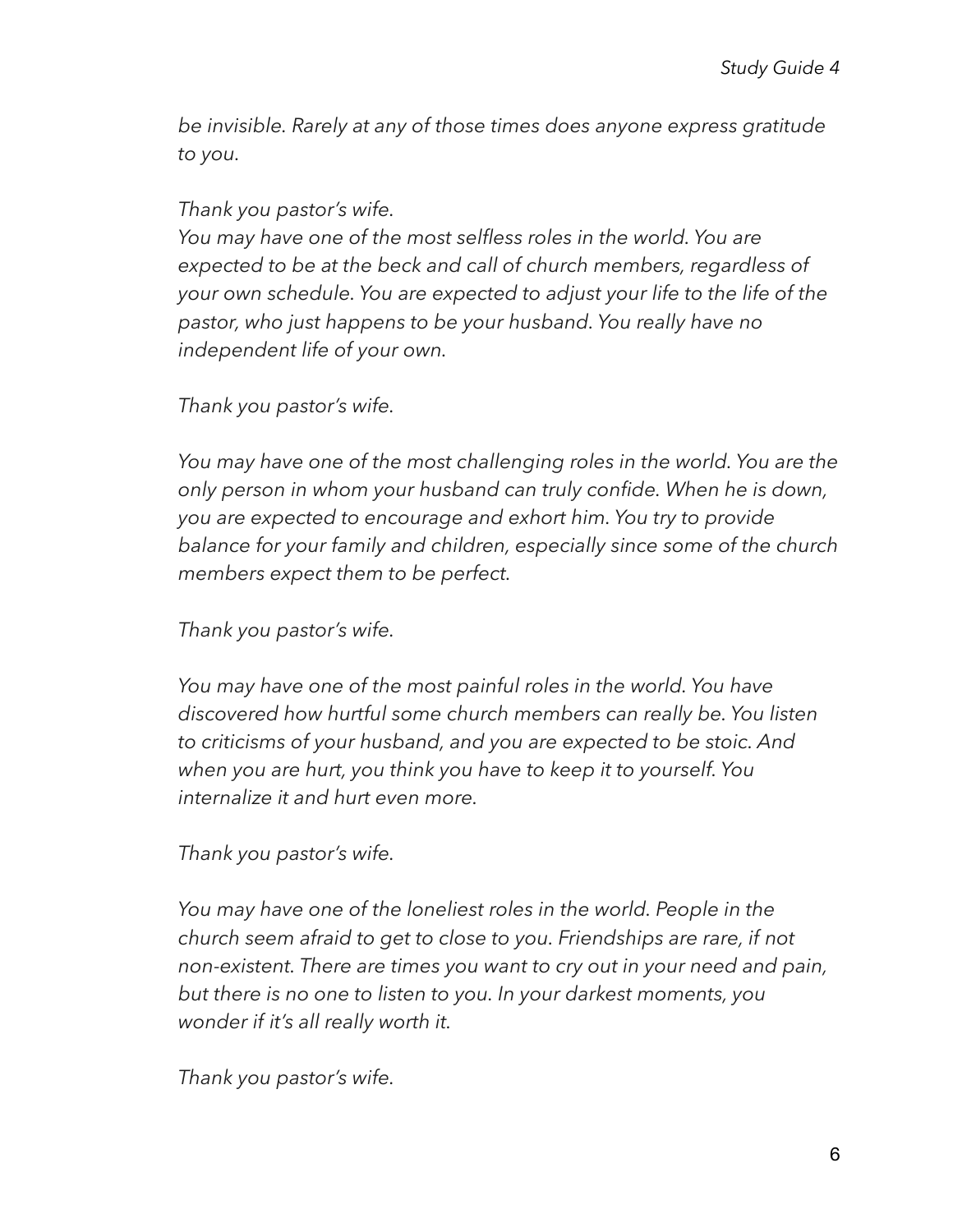*We who stand on the sidelines may not know your hopes, hurts, and needs. We may not realize the depth of your times of pain and loneliness. But we know Someone who does. And He is with you. He is your strength. He is your comforter. He is your confidant.* 

*And one day you will see that Savior named Jesus face to face. One day you will get your rewards for your labor, sacrifice, and love. One day He will look at you with unstoppable love and piercing eyes. One day He will say, "Well done good and faithful servant. Well done."* 

*And then you will know it was all worthwhile.* 

*Thank you pastor's wife.* 

*Thank you from the bottom of our hearts.* 

Pastors and their families are under spiritual attack constantly. Satan would love nothing more than to bring discouragement and discord into the life of the pastor. One of the easiest ways for this to happen is to attack his family. Pray for the pastor and his family!

## **2. Pray For The Pastor's Protection**

To say that pastors have a target on their back is an understatement. We have all heard of stories of pastors who have failed morally. This is usually followed by great distress in the church and discord in the community. Consider this passage from **1 Timothy 3:2-4** regarding a pastor's qualifications:

*2 Therefore an overseer must be above reproach, the husband of one wife, sober- minded, self-controlled, respectable, hospitable, able to teach, 3 not a drunkard, not violent but gentle, not quarrelsome, not a lover of money. 4 He must manage his own household well, with all dignity keeping his children submissive…*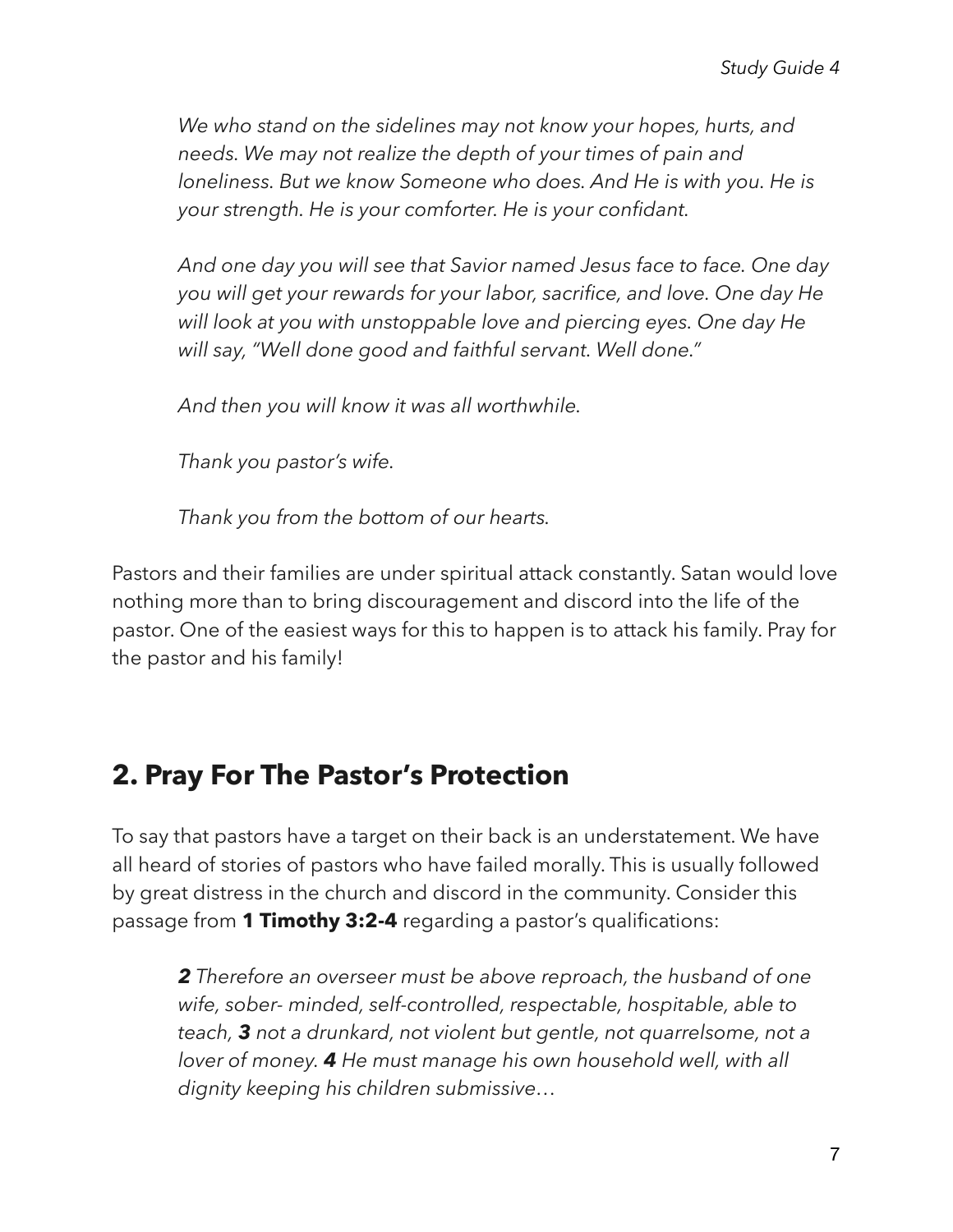Pastors are called to be "above reproach" in their life and ministry. When we consider what is meant by these words, we recognize just how important it is to lift our pastors up in prayer. Rainer wrote:

*"Just to get past 'the above reproach' part is an accomplishment! The word reproach means 'to find fault.' So to be 'above reproach' means to be above finding fault. While the pastor is certainly not expected to be perfect, he is to have a reputation above most everyone else. When people in the community speak or think about the pastor, the thoughts and words should be positive and encouraging."* 



#### **What does it mean for the pastor to be "above reproach?" Is that standard even possible?**

It is important for us to recognize that Paul continues, concerning the qualifications of pastors, by stating in **1 Timothy 3:7**:

> *7 Moreover, he must be well thought of by outsiders, so that he may not fall into disgrace, into a snare of the devil.*

In the same way that we might set a mousetrap out to catch a mouse in our house, we must recognize that this is the same kind of language used by Paul concerning the activity of the devil. He is skillfully setting out traps to try and catch pastors. Rainer wrote:

*"If we understand the full implications of that word (trap), we wouldn't hesitate to pray for our pastor's protection. A trap is something that is set intentionally. It means that the devil has devised a plan to bring the pastor down. He has set a trap. It means that the devil sees the pastor as a threat, and one of his highest priorities is to take him down and take him out. And the text is clear. The nature of this trap will be temptation where the pastor's reputation will be harmed."*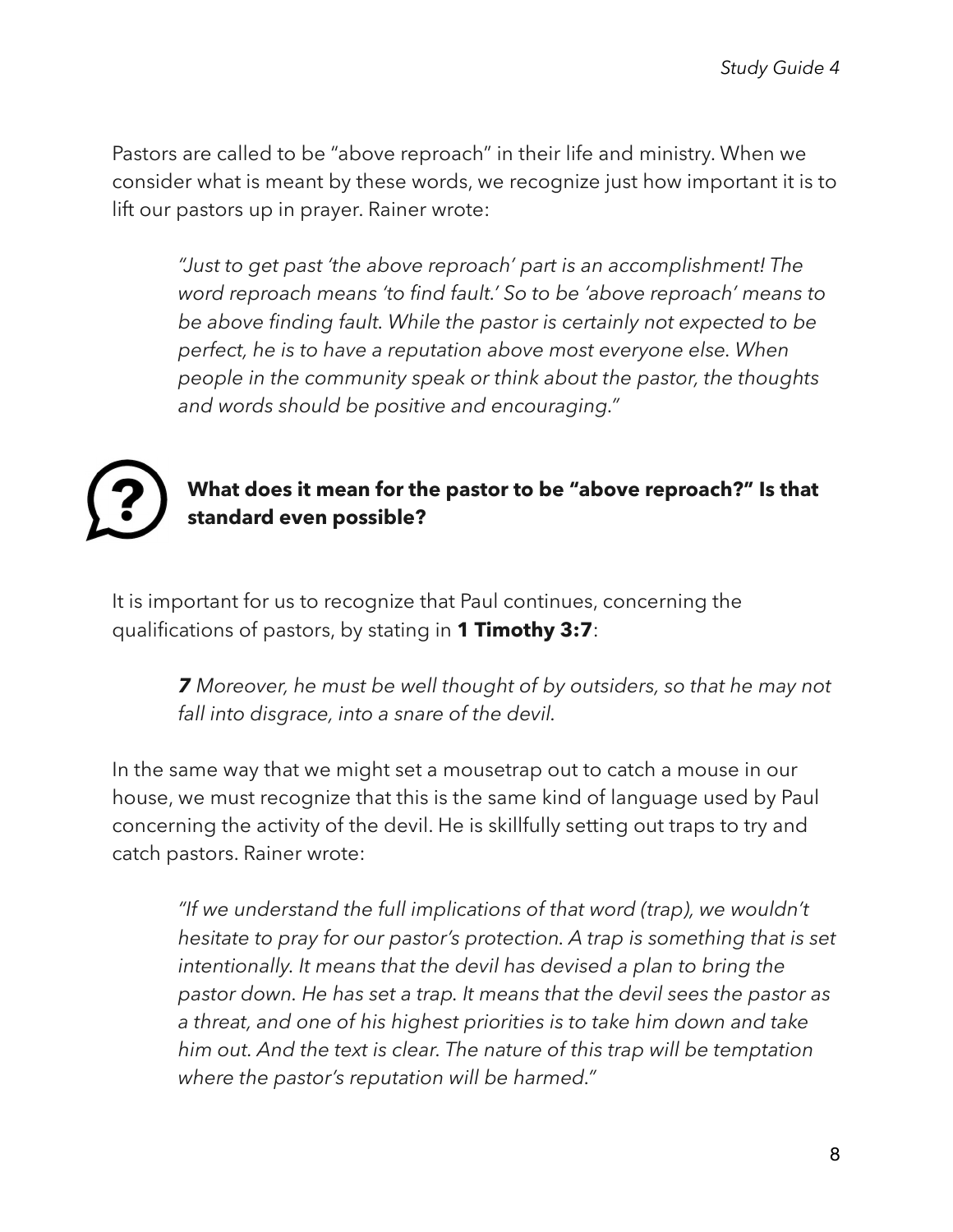### *Why do you think the devil is setting traps for pastors? Knowing this, how much more of a sense of urgency do feel to pray for your pastor?*

Even though the devil is working overtime to try and pick off pastors and shipwreck their ministries, we can be certain that our prayers are powerful. God is much more powerful than the devil and he works in amazing ways through the prayers of his people. Pray for your pastor's protection!

## **3. Pray For Your Pastor's Physical And Mental Health**

If you have ever had responsibility to care for someone else, maybe a child or elderly parent, you know how much of a burden that can be. Pastors experience this same burden in the care for the souls of those under his ministry. In fact, James warns that not many should become pastors/teachers because they are held to greater accountability for those under their care and teaching (**James 3:1**).

Rainer wrote:

*"Serving and leading a church well expends all of a pastor's energy. He is on call every day and every hour. Because the demands are so great on him, the pastor often neglects his own health and well-being. While no one is invulnerable to sickness and accidents, we can pray for the protection of our pastor's health. We should also pray for our pastor's mental health. In this regard I'm not referring to the opposite of mental sickness as I am to wisdom. The pastor has to make dozens of decisions each week that require discernment and wisdom. He needs wisdom to know what to preach and teach and how to present God's Word. He needs wisdom dealing with us church members each week so he can best discern how to respond to the plethora of demands upon him."*